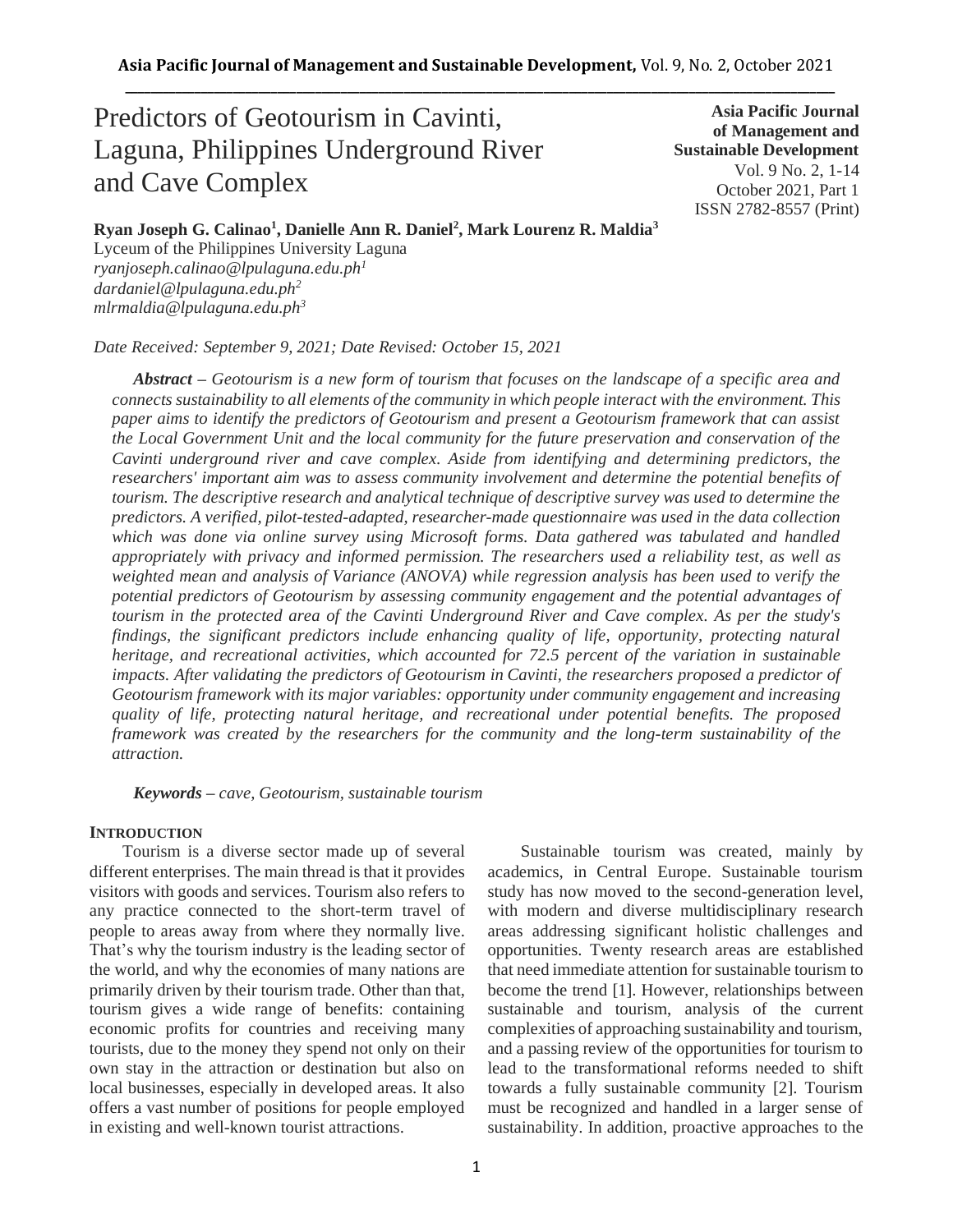transition to a sustainable approach to tourism and leisure are necessary if sustainability is to be assured [3].

Ecotourism is a progressive system that proposes a solution to the main issue: hunger and biodiversity loss [4]. Ecotourism assists in protecting the environment, managing biodiversity, alleviating poverty and socio-economic growth. It influences cultural, social, and economic elements of the society and the whole population. In the 1980s, at the onset of sustainable change, ecotourism arose as a way of channeling tourism revenues into conservation and growth [5]. Outdoor recreation and other facets of conventional tourism are often mixed with ecotourism; affect analyzes prefer to focus on their ecological or social consequences [6].

Geotourism is one of the newest ideas in travel study today. Over the last few decades, the rise of Geotourism has also slowly increased. The current analysis identifies the need for a broader body of scientific study focused on Geotourism sustainability (including the real impacts of Geotourism on geospatial climate, ecology, and biodiversity of Geotourism areas), stakeholders and their dynamic interrelationships, awareness of the successful management of key Geotourism challenges, and the belongings of Geotourism on the communities [7]. The integrity of geo-tourist attractions is within an important factor in geo-tourist attractions to influential and inherent values. Naturally, if the reputation of geo-tourist attractions is compromised by environmental and human problems, it would lead to lower geo-tourist attraction prices. Meanwhile, the concepts assigned to attractions like Geotourism are defined by the appropriate and personal considerations of individuals at the human level [8].

Cavinti underground river and cave complex is in Barangay Paowin Cavinti, Laguna which was opened to the public last March 30, 2013. Approximately thirty minutes to one hour was the Transportable time from Santa Cruz to Cavinti Municipal Office. However, fifteen minutes was the travel time from Cavinti Municipal Office to Brgy. Paowin. Cavinti underground river and cave complex is one of the attractions in Laguna proved that summer and holidays are more fun in the Philippines. The local government unit of the Cavinti tourism office provides assistant for the tourists. They also discussed the precautionary measures before entering the cave for the safety of climbers [9].

In pursuing this study, the researchers chose this topic to conduct community-based research on sustainability and to classify predictors of Geotourism in the Cavinti underground river cave and complex. The research would be a great aid not only for The Cavinti underground river and cave complex attraction but also for the community of Cavinti Laguna. The goal of the researchers in carrying out this study is to ensure the preservation, promotion, and protection of the attraction. The place is in the province of Laguna which made it accessible to the researchers because they are only residing within the area. Another purpose of this is to focus on Geotourism since few researchers focus on it. With that, researchers can add knowledge about Geotourism and can help the future generation.

The Cavinti underground river and cave complex is also rich in natural resources as well as natural attractions that offer activities and scenic views for daring visitors. Developing and conducting research in Cavinti underground river cave and complex will be a pleasure for the researchers, as there are many attractions within the region as well as in the Philippines that are not completely explored and created but have a very great potential to be a Geotourism destination not only here in the Philippines but in different parts of the world.

## **OBJECTIVES OF THE STUDY**

The main purpose of this study was to: identify the Predictors of Geotourism of Cavinti underground river cave and complex, more specifically to assess the community involvement in tourism development of the Cavinti underground river and cave complex in terms of family, passion, confidence, and opportunity; determine the predictors that may affect the sustainable tourism from the community in Cavinti Underground river and cave complex in terms of social impact, cultural impact, environmental impact, economic impact, and territory impact; determine the potential benefits of tourism in the protected area of Cavinti underground river and cave complex in terms of economic opportunity, protecting natural heritage, cultural heritage, enhancing the quality of life, and recreational; confirm the possible predictors of Geotourism through the assessment of the community involvement and the potential benefits of tourism in the protected area of Cavinti underground river and cave complex; and propose a Geotourism framework for Cavinti underground river and cave complex.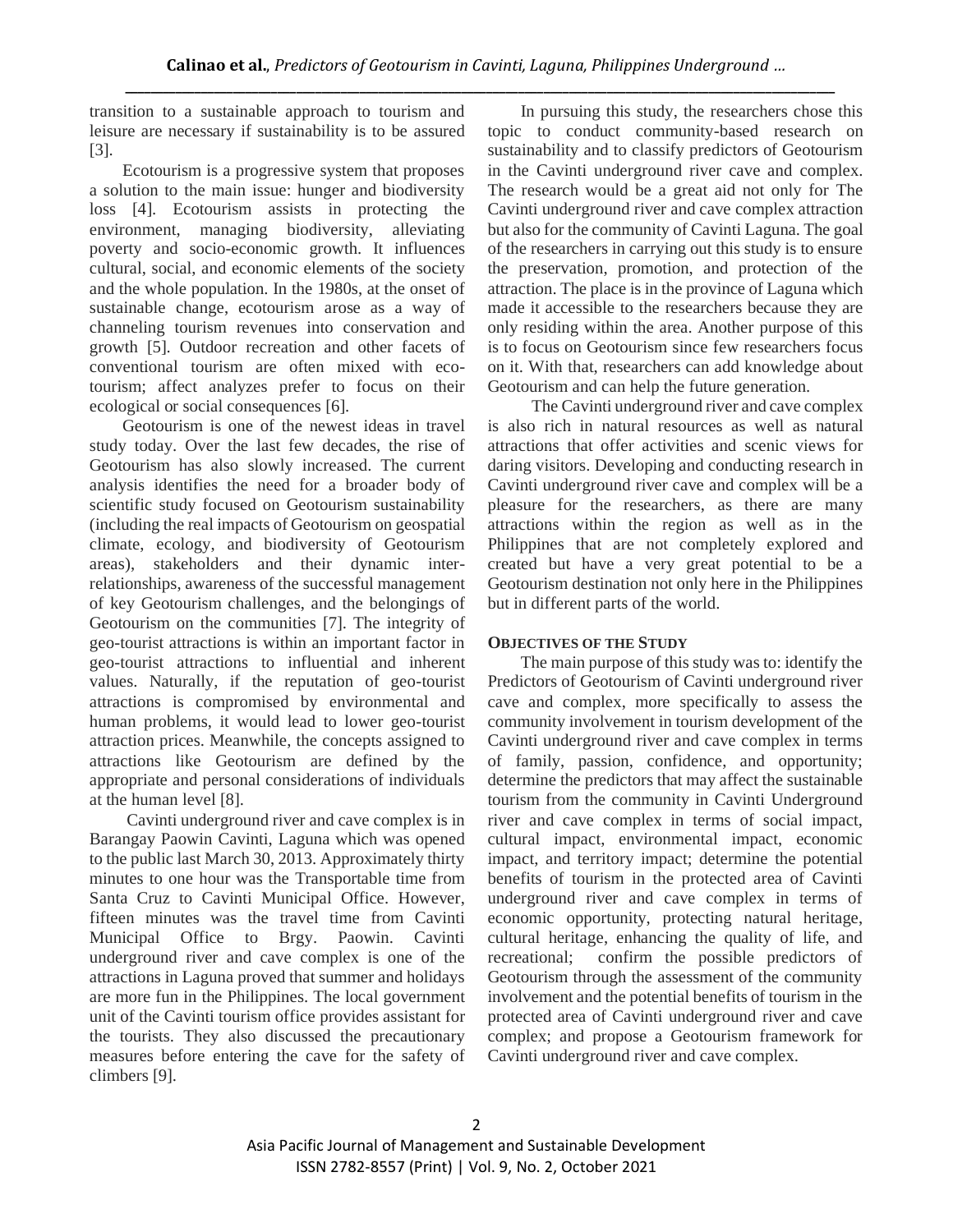## **MATERIALS AND METHODS Research Design**

The descriptive analysis is the study that the researchers used. A fact-finding analysis with sufficient and detailed interpretation of results is a descriptive research tool. It stresses what currently happens, such as existing circumstances, processes, circumstances, or another occurrence. The researchers also used the analysis approach of a descriptive survey, which is a mechanism for collecting, evaluating, classifying, and tabulating data on the natural, cultural, and economic impacts of the Cavinti underground river. To collect information needed in the analysis, the survey questionnaires were prepared. Statistical methods for statistical treatment, such as weighted mean, frequency and ratio, and measurement of variance, were used to extract the data from the questionnaire. These methods and approaches for statistics were explored in detail.

## **Respondent of the Study**

The residents of Cavinti, Laguna and 18 years old and above were the research respondents because they were the ones informed about the topic of the research and near to the underground river and cave complex. The researchers computed the sample size of 125 using the G-power statistical power analysis, with an impact size of 0.15, an alpha error of 0.10, and a power of 0.90. **Research Locale**

## The underground river and cave complex is located in the Philippines and it is one of the provinces of Laguna's attractions. Furthermore, it is located in the municipality of Cavinti, in Brgy. Paowin.

## **Research Instrument**

The instrument that the researchers used was a survey questionnaire. The questionnaire is divided into three sections. Part one is to assess the community involvement in the tourism development of the Cavinti underground river and cave complex. No Cronbach alpha is available. Therefore, the questionnaire even though it is adopted from Tourism Planning and Local Community Participation: Veron-Tourism Planning and Local Community Participation: Veron-Punta Cana Municipal District, Dominican Republic Punta Cana Municipal District, the Dominican Republic yet it is modified, subject to pilot test and content analysis [10]. Part two is to determine the predictors that may affect sustainable tourism from the community in Cavinti underground river and cave complex in terms of social impact, cultural, environmental, economic impact, and territory impact. The researchers adopted the two factors which are the economic impact and

environmental impact. The Cronbach alpha of 0.909 for economic impact and 0.803 for environmental impact indicates the reliability of the questionnaire. The researchers adopted from, Public-Private Partnerships for Sustainable Tourism in Batangas Province, Philippines [11].

The last part of the questionnaire is about determining the possible benefits of tourism in the protected area of Cavinti underground river and cave complex in terms of; economic opportunity, protecting natural heritage, cultural heritage, enhancing the quality of life, and recreational. It is a researcher-made questionnaire and subject for pilot test and content analysis by the adviser, statistician, and field expert. The first set of the questionnaire used a 4- point Likert scale with 4 as highly participated up to 1 which is not highly participated. However, both second and third sets of questionnaires answer using 4 points Likert scale with 4 as strongly agree up to 1 which is strongly disagree.

## **Data Gathering Procedure**

The people who live in Cavinti, Laguna that are 18 years old and above were approached by the researchers. The researchers did an online survey using Microsoft forms and asked help from the SK Vice president and at the same time the President of Tourism Community in Cavinti, Laguna to share the questionnaire with the community. Other than that, the researchers also join to the different groups in Cavinti and asked permission from the admin to post for the survey in the members of the group who are living in Cavinti. The researchers also personally message the people living in Cavinti using social media platforms.

## **Ethical considerations**

As stated, all participants wrote acknowledgment of their involvement in research through a signed note. Participants were aware of the study's aims while being told that their answers would be regarded as confidential and used for scholarly reasons and sensitive research purposes only. All the information that will be gathered is going to be tabulated and correctly handled with privacy.

## **Data Analysis**

The researchers used a reliability test to examine the data. While weighted mean was used in the following; assessment of community involvement in tourism development of the Cavinti cave complex, predictors that may affect the sustainable tourism from the community in Cavinti, potential benefits of tourism in the protected area of Cavinti underground river and cave complex. While Analysis of Variance (ANOVA)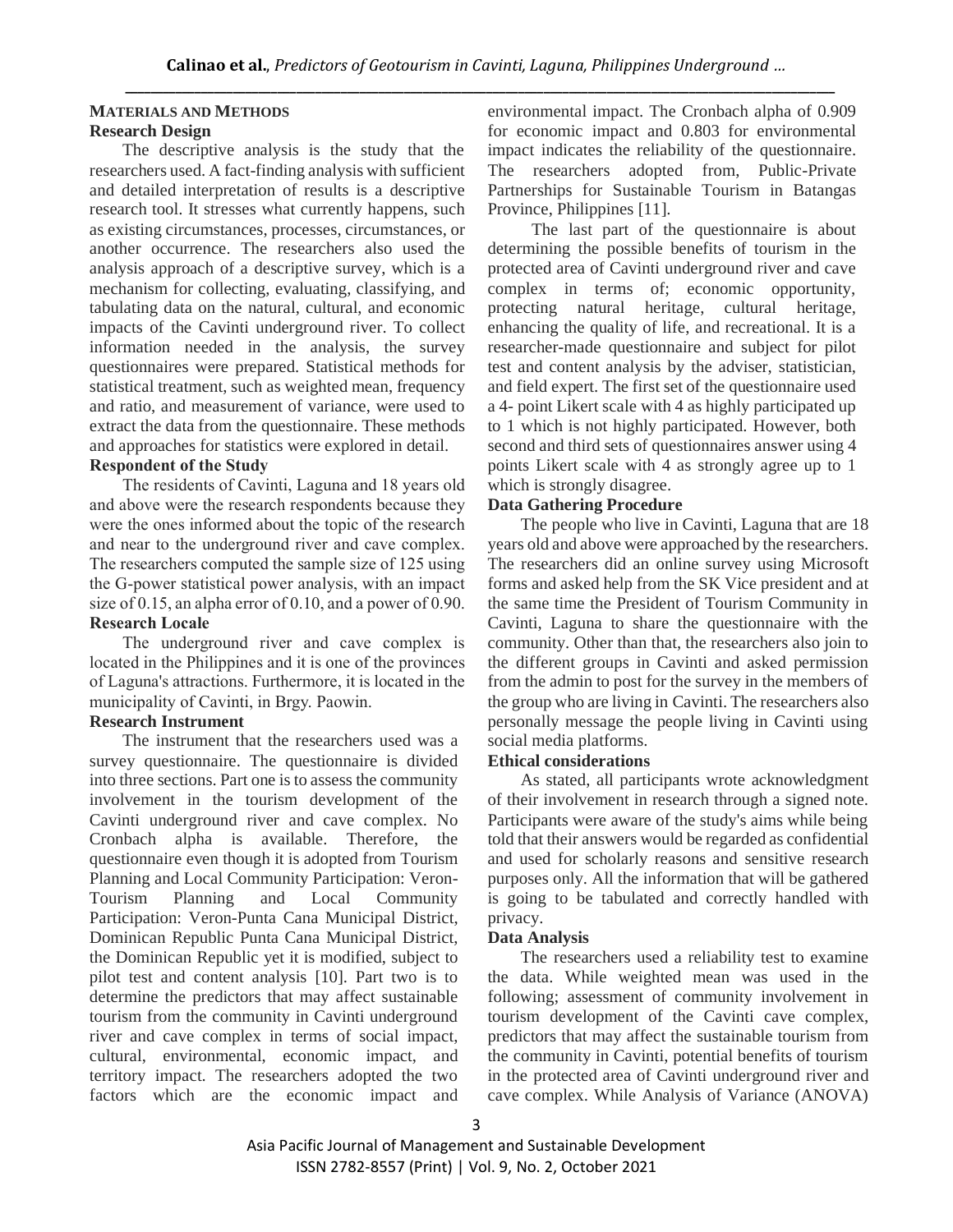is a mathematical method used to compare groups based on potential variations in the overall mean of a quantitative measure.

Regression Analysis has been used to verify the potential predictors of Geotourism by assessing community engagement and the potential advantages of tourism in the protected area of the Cavinti Underground River and Cave complex.

#### **RESULTS AND DISCUSSION**

**Table 1. The community involvement in tourism development of the Cavinti Underground River and Cave Complex in terms of Family**

| <b>Indicator</b>                                                                                               | <b>Mean</b> | <b>SD</b> | V.I       | Rank |
|----------------------------------------------------------------------------------------------------------------|-------------|-----------|-----------|------|
| 1. I'm encouraging other family<br>members to visit the Cavinti<br>Underground River and Cave<br>Complex.      | 3.70        | 0.51      | <b>HP</b> | 1.5  |
| 2. Me and my family members<br>should help in developing the<br>Cavinti Underground River<br>and Cave Complex. | 3.47        | 0.56      | P         | 3    |
| 3. Me and my family members<br>should help in protecting the<br>Cavinti Underground River<br>and Cave Complex. | 3.70        | 0.51      | HP        | 1.5  |
| 4. I educate family members<br>about the Cavinti<br>Underground River at Cave<br>Complex.                      | 3.38        | 0.75      | P         | 4    |
| 5. I and my family members<br>would benefit from Cavinti<br>Underground River at Cave<br>Complex.              | 3.60        | 0.55      | HP        | 2    |
| <b>Composite Mean</b>                                                                                          | 3.57        | 0.57      | HP        |      |

*Legend: 3.50 – 4.00 = Highly Participated (HP); 2.50 – 3.49 = Participated (P); 1.50 – 2.49 = Not Participated (NP); 1.00 – 1.49 = Highly Not Participated (HNP)*

Table 1. presents the community involvement in the tourism development of the Cavinti underground river and cave complex in terms of family. Based on the table most of the respondents are highly participated to encourage, to help, and to be involved in the Cavinti underground river and cave complex development (3.57). This means regarding family members are very involved that the Cavinti Underground River needs to improve and promote. Involvement of family members spans from participation in decision-making processes to encouragement of other family members to advancement. of the destination and to sustain in terms of tourism development of the Cavinti underground river and cave complex.

At the same time, two indicators have the same with highly participated which are the Family in Cavinti encouraging other family members (3.70) and by helping to protect the underground river and cave complex (3.70). By encouraging the family members and by helping each other to protect and promote the underground river and cave complex. Families are a significant and expanding market for tourism development.

From the same table, the respondents encouraging other family members to look in on the Cavinti Underground River and cave complex (3.70). Me and my family members should help in protecting the Cavinti Underground River and cave complex (3.70). And me and my family members would benefit from the development of the Cavinti underground river and cave complex (3.60). Lastly, me and my family should help in developing the Cavinti underground river and cave complex (3.47). And I educate family members about the Cavinti underground river and cave complex (3.38). Lastly, the community in Cavinti also participated to educate their family regarding the underground river and cave complex (3.38). As a part of the community, it is important to educate everyone and to participate in different activities to enhance the beauty of the underground river and cave complex.

**Table 2. Assess the community involvement in tourism development of the Cavinti Underground River and Cave Complex in terms of Passion**

| <b>Indicator</b>                                                                                                          | Mean | <b>SD</b> | V.I | Rank |
|---------------------------------------------------------------------------------------------------------------------------|------|-----------|-----|------|
| 1. One of my interest is to<br>participate in the development<br>of Cavinti Underground River<br>and Cave Complex         | 3.55 | 0.73      | HP  | 1.5  |
| 2. I personally participated in the<br>decision-making process<br>regarding tourism<br>development.                       | 3.18 | 0.89      | P   | 3    |
| 3. I am free to decide whether I'll<br>participate in the development<br>of Cavinti Underground River<br>and Cave Complex | 3.55 | 0.59      | HP  | 1.5  |
| 4. I like to operate a business in<br>the Cavinti Underground River<br>and Cave complex.                                  | 3.23 | 0.84      | P   | 2    |
| <b>Composite Mean</b>                                                                                                     | 3.38 | 0.57      | р   |      |

*Legend: 3.50 – 4.00 = Highly Participated (HP); 2.50 – 3.49 = Participated (P); 1.50 – 2.49 = Not Participated (NP); 1.00 – 1.49 = Highly Not Participated (HNP)*

It can be gleaned from Table 2 that most of the respondents participated in tourism development in Cavinti underground river and cave complex through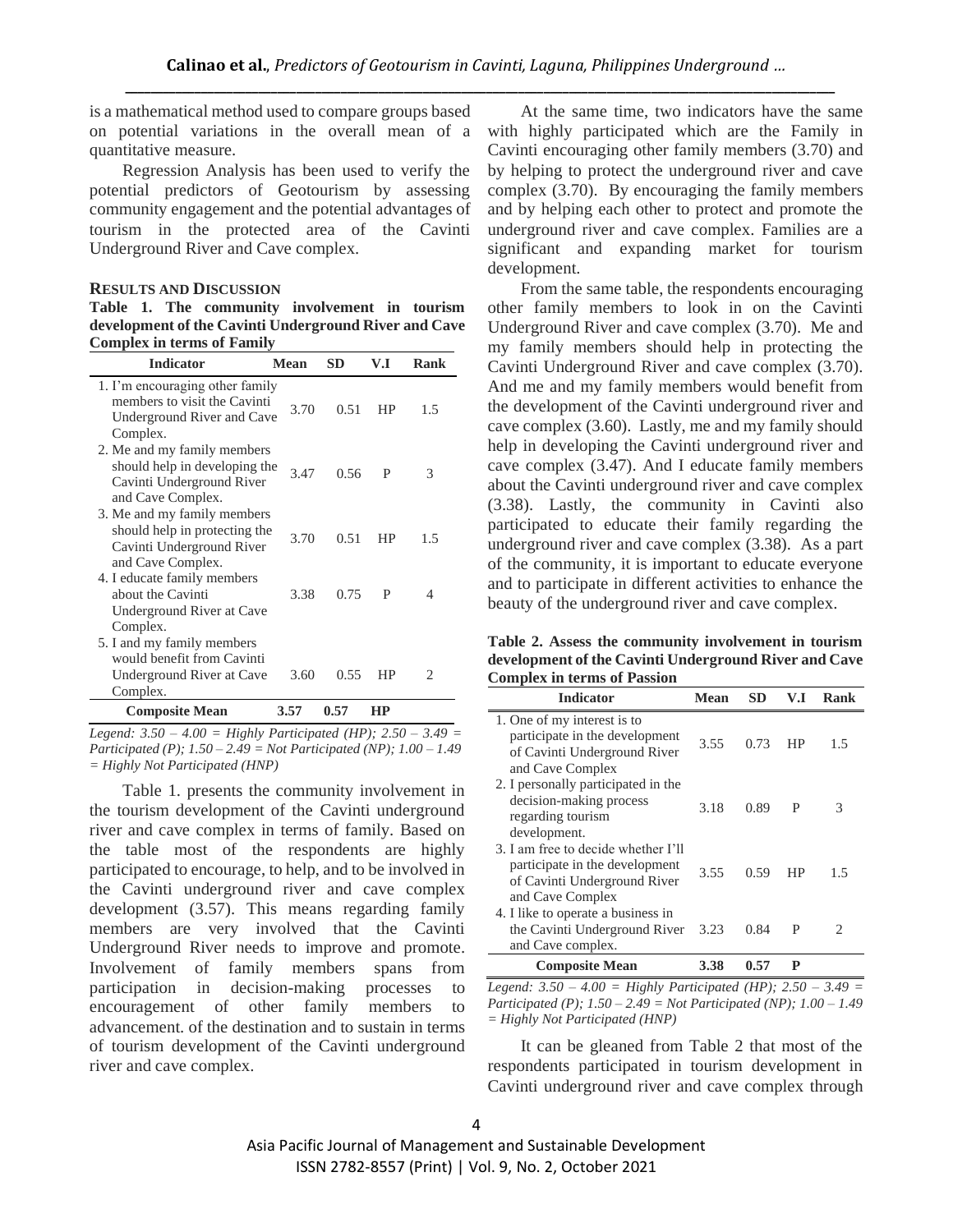passion (3.38). This means that the community in Cavinti is really interested in the attraction on their place.

Meanwhile, two indicators got the same mean which the respondents highly participated by their interest in developing Cavinti underground river and cave complex and they are free to decide whether they will participate in the development of Cavinti underground river and cave complex (3.55). This means that the passion and decision of the community are important in how they participate in the development of Cavinti.

From the same table, one of the interests of the community is to participate in the development of the Cavinti underground River and cave complex and they are free to decide whether they will participate in the development of the Cavinti Underground River and Cave Complex (3.55). They want to operate the business in Cavinti underground river and cave complex (3.23) which also ranked second among other indicators. The last sign is that they were directly involved in the tourist development decision-making process. (3.18).

Lastly, the respondents also participated in personally becoming a part of the tourist development decision-making process in Cavinti underground river and cave complex (3.18) which rank the lowest among other indicators. People in the community have different passions or interest and most of our respondents are 18-25 years of age and the youth in the community are involving their self in terms of tourism so that the community was engaged process on a personal level.

Table 3. presents the community involvement in tourism development of the Cavinti underground river and cave complex in terms of confidence. All the indicator and most of the respondents they are highly participated (3.59). In a one community with an attraction need to have improvement and by boosting the confidence of the community, by helping each other to have tourism growth they need to enhance as well to maintain the beauty of the underground river and cave complex to be well-known.

Meanwhile, the respondents are highly participated in terms of by helping to promote and to be develop attractions and well-known (3.70). To boost the confidence of an attractions, it is very important to have community involvement specially the confidence of the community in Cavinti, they are believed that the underground river and cave complex have big potential to be well-known attractions.

| Table 3. Assess the community involvement in tourism  |
|-------------------------------------------------------|
| development of the Cavinti Underground River and Cave |
| <b>Complex in terms of Confidence</b>                 |

|    | <b>Indicator</b>                                                                                                                         | <b>Mean</b> | <b>SD</b> | V.I | <b>Rank</b> |
|----|------------------------------------------------------------------------------------------------------------------------------------------|-------------|-----------|-----|-------------|
| 1. | I will help to retain rules in<br>terms of improvement of<br>Cavinti underground river<br>and cave complex.                              | 3.65        | 0.63      | HP  | 2           |
| 2. | I want to be part of the<br>tourism growth of the<br>Cavinti underground river<br>and cave complex to<br>measure my own<br>capabilities. | 3.53        | 0.63      | HP  | 3           |
| 3. | I'm helping to determine the<br>place's own capacity<br>enhancement will<br>demonstrate more<br>confidence for the future<br>itself.     | 3.50        | 0.68      | HP  | 4           |
| 4. | I will help to promote the<br>Cavinti Underground river<br>and cave complex to be<br>develop attractions and well-<br>known.             | 3.70        | 0.46      | HP  | 1           |
|    | <b>Composite Mean</b>                                                                                                                    | 3.59        | 0.47      | HP  |             |

*Legend: 3.50 – 4.00 = Highly Participated (HP); 2.50 – 3.49 = Participated (P); 1.50 – 2.49 = Not Participated (NP); 1.00 – 1.49 = Highly Not Participated (HNP)*

Based on the table, the respondents willing to help to promote the Cavinti underground river and cave complex to be develop attractions and well-known (3.70). Also, respondents willing help to retain the rules in terms of improvement of Cavinti underground river and cave complex (3.65). And the respondents want to be part of the tourism growth of the Cavinti underground river and cave complex to measure their own capabilities (3.53). Lastly, they are helping to determine the place's own capacity enhancement will demonstrate more confidence for the future itself (3.50). Lastly, the community in Cavinti are helping to determine the own capacity of the underground river and cave complex to enhance the confidence of the attraction as well as the community (3.50). All attractions have their own capacity the underground river and cave complex is a one-of-a-kind tourist attraction. This attraction is need to be recognized with the help of the community.

It can be gleaned from table 4 that most of the respondents highly participated in tourism development in Cavinti underground river and cave complex through opportunity (3.74).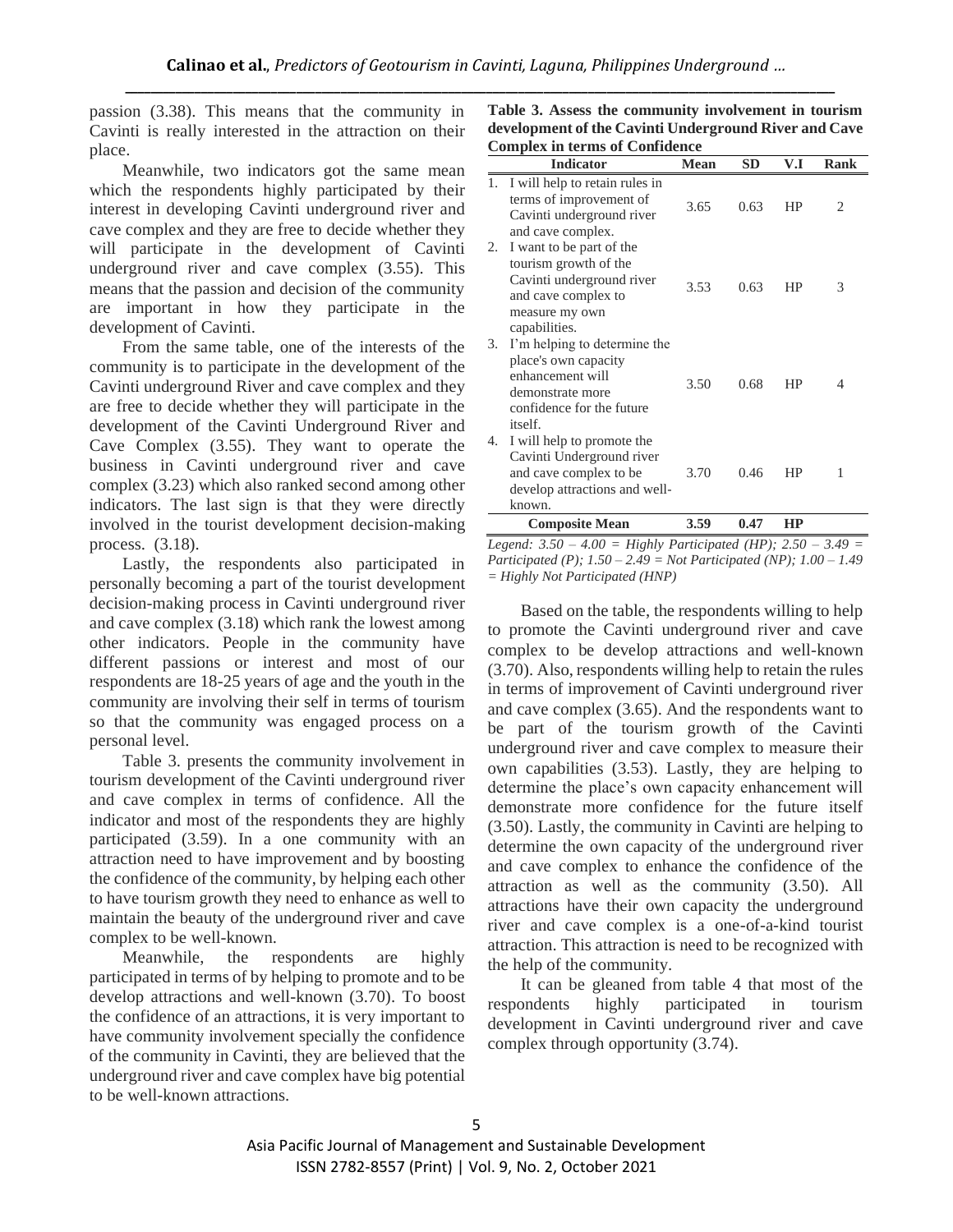| Complex in terms or Opportunity |             |           |           |                             |  |  |
|---------------------------------|-------------|-----------|-----------|-----------------------------|--|--|
| <b>Indicator</b>                | <b>Mean</b> | <b>SD</b> | V.I       | Rank                        |  |  |
| 1. Local communities must       |             |           |           |                             |  |  |
| be informed of the              |             |           |           |                             |  |  |
| opportunities provided by       | 3.73        | 0.48      | <b>HP</b> | 4                           |  |  |
| Cavinti underground river       |             |           |           |                             |  |  |
| and cave complex.               |             |           |           |                             |  |  |
| 2. I believed that the elected  |             |           |           |                             |  |  |
| officials should take           | 3.74        | 0.49      | НP        | $\mathcal{D}_{\mathcal{L}}$ |  |  |
| decisions on the growth of      |             |           |           |                             |  |  |
| tourism.                        |             |           |           |                             |  |  |
| 3. Tourism provides many        |             |           |           |                             |  |  |
| worthwhile employment           | 3.74        | 0.46      | НP        | 2                           |  |  |
| opportunities.                  |             |           |           |                             |  |  |
| 4. Tourism generates income     | 3.74        | 0.44      | HP        | 2                           |  |  |
| <b>Composite Mean</b>           | 3.74        | 0.32      | HР        |                             |  |  |

**Table 4. The community involvement in tourism development of the Cavinti Underground River and Cave Complex in terms of Opportunity**

*Legend: 3.50 – 4.00 = Highly Participated (HP); 2.50 – 3.49 = Participated (P); 1.50 – 2.49 = Not Participated (NP); 1.00 – 1.49 = Highly Not Participated (HNP)*

This indicates that most responders are involved in the tourist development of the Cavinti subterranean river cave and complex because of a chance encounter. Meanwhile, three indicators got the same mean the first one is they believed that the elected officials should take decisions on the growth of tourism in Cavinti underground river and cave complex, second one is tourism in Cavinti underground river and cave complex provides many worthwhile employment opportunities and lastly tourism in Cavinti underground river and cave complex generates income in the community (3.74) ranked as the first among other indicators. This means that in terms of opportunity, the tourism in Cavinti should provide employment among the community for their economic growth.

Lastly, the respondents also highly participated by being informed about the opportunities provided by the Cavinti underground river and cave complex (3.73) also got the lowest among other indicators but still got the highest mean. This means that in terms of opportunity, the respondents really participated into it and since they are living in that place, they must be the one who will be the informed first when there are opportunities available in Cavinti underground river and cave complex.

Table 5, most of the participants highly participated in the community involvement in tourism development of the Cavinti underground river and cave complex (3.57). Performing community service allows encourages you to get more active in the community where you live. In terms of Family, Passion, and Community Engagement, community involvement broadens your horizons by aiding you in understanding the needs of the society and individuals you are aiming to serve through the project on which you are volunteering, Confidence, and Opportunity.

|  |  |  | Table 5. Summary table of the community involvement |
|--|--|--|-----------------------------------------------------|
|  |  |  | in tourism development of the Cavinti Underground   |

| Variables             | WM   | SD   |    | Rank |
|-----------------------|------|------|----|------|
| Family                | 3.57 | 0.40 | ΗP |      |
| Passion               | 3.38 | 0.57 |    |      |
| Confidence            | 3.59 | 0.47 | HP |      |
| Opportunity           | 3.74 | 0.32 | ΗP |      |
| <b>Composite Mean</b> | 3.57 |      | НP |      |

**River and Cave Complex.**

*Legend: 3.50 – 4.00 = Highly Participated (HP); 2.50 – 3.49 = Participated (P); 1.50 – 2.49 = Not Participated (NP); 1.00 – 1.49 = Highly Not Participated (HNP)*

Meanwhile, most of the respondents also highly participated in assessing the community involvement in terms of opportunity (3.74) and ranked as the highest among all other variables. It is because the community sees the potential of the Cavinti Underground River and cave complex have a place as a tourist destination.

Lastly, respondents also participated in the community involvement in terms of passion or interest (3.38) which rank as the lowest among all other variables. Some people in the Cavinti don't have the passion for this kind of activities that the Cavinti Underground River and complex have. But this is a good opportunity to make it a passion to help the community to promote this destination.

**Table 6. The predictors that may affect the sustainable tourism from the community in Cavinti Underground River and Cave Complex in terms of Social Impact**

| <b>Indicator</b>                                                                               | <b>Mean</b> | SD   | V.I       | Rank |
|------------------------------------------------------------------------------------------------|-------------|------|-----------|------|
| 1. The relationship between<br>tourists and local                                              |             |      |           |      |
| communities in tourist<br>destinations is a social                                             | 3.76        | 0.43 | <b>SA</b> |      |
| activity.                                                                                      |             |      |           |      |
| 2. The promotion of the<br>attraction creates income<br>for the local communities.             | 3.68        | 0.49 | <b>SA</b> | 3    |
| 3. Social impacts of tourism<br>are vital to ensuring the<br>sustainable management            | 3.71        | 0.45 | <b>SA</b> | 2.   |
| of the tourism industry<br>4. Tourism<br>have<br>can<br>negative impacts<br>on<br>communities. | 3.45        | 0.75 | A         | 4    |
| <b>Composite Mean</b>                                                                          | 3.65        | 0.35 | SА        |      |

*Legend: 3.50 – 4.00 = Strongly Agree (SA); 2.50 – 3.49 = Agree (A); 1.50 – 2.49 = Disagree (D); 1.00 – 1.49 = Strongly Disagree (SD)*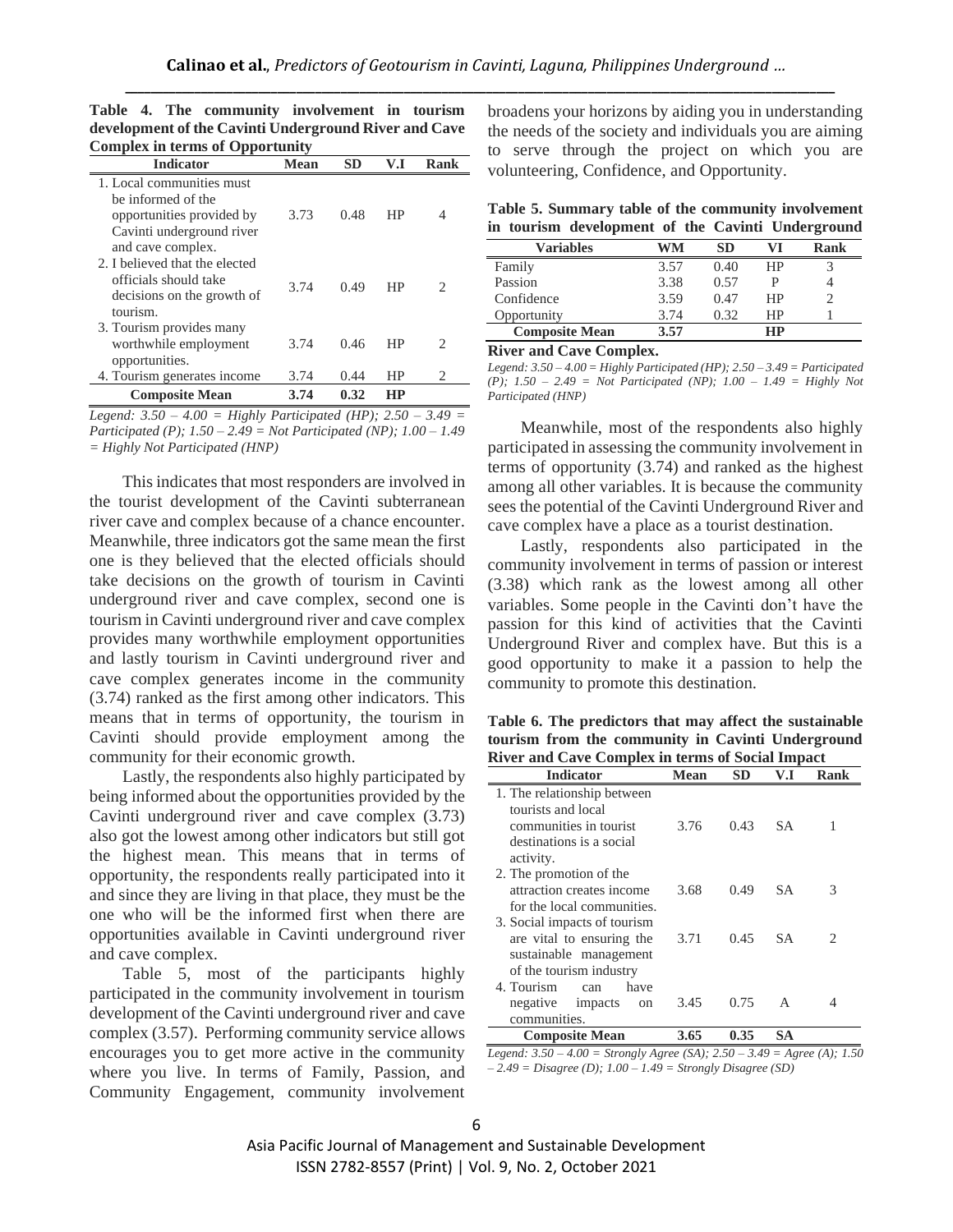Table 6, shows that the respondents strongly agree that social impact is one of the predictors that may affect sustainable tourism from the community in the Cavinti underground river and cave complex (3.65). It means that the social impact can help for the sustainability and development of the Cavinti underground river and cave complex. Social Activity is very important especially when they have cooperation and unity to develop the attraction.

Meanwhile, most of the respondents strongly agree in tourism locations, the interaction between tourists and local populations is a social activity (3.76), which ranked the first among other indicators. This means that the interpersonal cooperation of both tourist and local communities is important for the growth of the destination as well as for the growth of the economy of the place. According to the same table, the marketing of the Cavinti subterranean river and cave complex generates consequences of tourism in the Cavinti subterranean river and cave complex are also critical to the tourist industry's long-term sustainability (3.71).

Lastly, the respondents also agree that tourism in Cavinti underground river and cave complex can have negative impacts on communities (3.45) which rank the lowest among other indicators. The respondents are aware that it can have negative impacts on the community if the tourist in the specific destination is not responsible for the cleanliness and taking care of the natural resources in the attraction.

Table 7 shows that the respondents strongly agree that the cultural impact is one of the predictors that may affect the sustainable tourism from the community in Cavinti underground river and cave complex (3.67). It means that cultural impact helps the city to be sustained and developed its beauty. Tourist must know what the culture of the destination is so that they are aware on how to properly communicate and get along to the city.

It shown on the table that the respondents strongly agree that tourism provide new opportunities and source of revenues (3.70) which got the highest rank among all indicators.This means that the tourism really helps the community interms of the opportunities and revenues that the Cavinti underground river cave and complex provided. The community of Cavinti are also the very first one who get the opportunity to work when there is a hiring in the tourism attraction.

Three indicators on the table shows the same result of mean. The first is that poor population engagement in cultural and tourist activities is a major impediment to the expansion of cultural tourism. (3.66).

| <b>Indicator</b>                                              | <b>Mean</b> | SD   | V.I       | <b>Rank</b> |
|---------------------------------------------------------------|-------------|------|-----------|-------------|
| 1. The low participation of the<br>population in cultural and |             |      |           |             |
| tourist activities is a crucial                               | 3.66        | 0.61 | SА        | 3           |
| constraint on the growth of<br>cultural tourism               |             |      |           |             |
| 2. The tourist developers need                                |             |      |           |             |
| to consider the behavior of<br>tourists, space and tourism    | 3.66        | 0.49 | S A       | 3           |
| services in order to set up                                   |             |      |           |             |
| sustainable cultural tourism<br>destinations.                 |             |      |           |             |
| 3. Tourist can learn the history                              |             |      |           |             |
| of Cavinti underground river                                  | 3.66        | 0.51 | <b>SA</b> | 3           |
| and cave complex and people<br>in Cavinti's way of life       |             |      |           |             |
| because of cultural impact.                                   |             |      |           |             |
| 4. Tourism<br>provides<br>new                                 |             |      |           |             |
| opportunities and source of<br>revenues.                      | 3.70        | 0.46 | S A       | 1           |
| 5. When I visit the Cavinti                                   |             |      |           |             |
| underground river cave and                                    |             |      |           |             |
| complex, I absorb not only                                    | 3.65        | 0.51 | SА        | 5           |
| spaces, but also the picture                                  |             |      |           |             |
| of a city / destination.                                      |             |      |           |             |
| <b>Composite Mean</b>                                         | 3.67        | 0.35 | SА        |             |

**Table 7. The predictors that may affect the sustainable tourism from the community in Cavinti Underground River and Cave Complex in terms of Cultural Impact**

*Legend: 3.50 – 4.00 = Strongly Agree (SA); 2.50 – 3.49 = Agree (A); 1.50 – 2.49 = Disagree (D); 1.00 – 1.49 = Strongly Disagree (SD)*

Next, the tourist developers need to consider the behavior of tourists, space and tourism services in order to set up sustainable cultural tourism destinations (3.66). Tourist can learn the history of Cavinti underground river and cave complex and people in Cavinti's way of life because of cultural impact (3.66).

Lastly, the respondents also strongly agree that when they visited the Cavinti underground river cave and complex, they absorb not only spaces, but also the picture of a city / destination (3.65). It is the lowest among other indicators but still got the highest mean. The feeling of the tourist that visited to the beauty of Cavinti underground river and cave complex are not similar, so that they have their own opinion and experiences.

Table 8 expresses that all the respondents strongly agree that environmental impact is one of the predictors that may affect the sustainable tourism from the community in Cavinti underground river and cave complex (3.69). This means that the impact of the environment on the community especially the Cavinti underground river and cave complex are very crucial because it helps its attraction to enhance its beauty and gives fresh and clean air to the community.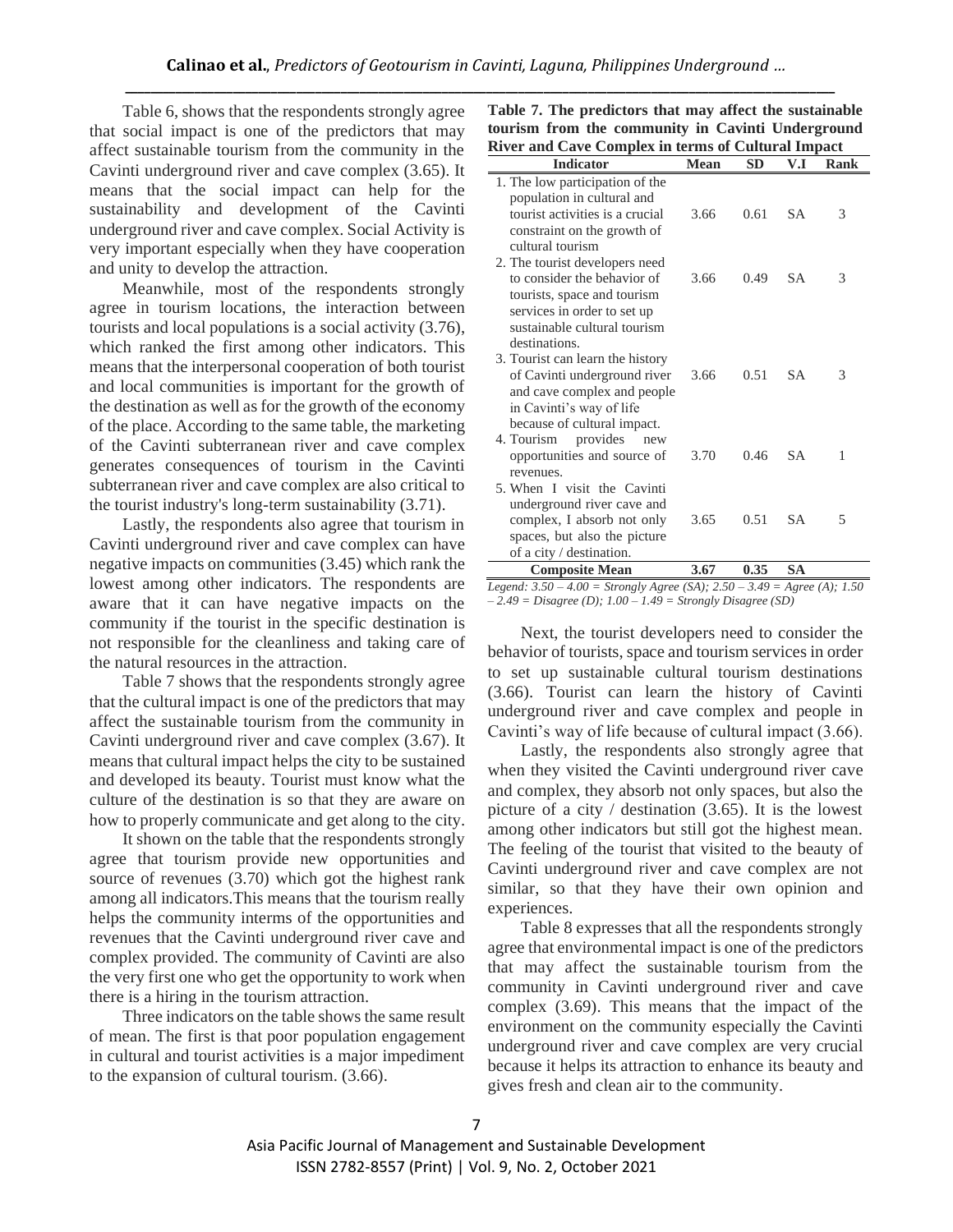| <b>Indicator</b>                                              | <b>Mean</b> | <b>SD</b> | V.I       | <b>Rank</b> |
|---------------------------------------------------------------|-------------|-----------|-----------|-------------|
| 1. Tourist attraction/facilities                              |             |           |           |             |
| will improve the                                              |             |           |           |             |
| community's appearance.                                       | 3.78        | 0.44      | SА        | 1           |
| 2. Awareness of                                               |             |           |           |             |
| environmental protection                                      |             |           |           |             |
| laws will be strengthening                                    | 3.70        | 0.48      | SА        | 2.5         |
| among the locals.                                             |             |           |           |             |
| 3. Improvements in Cavinti                                    |             |           |           |             |
| underground river and cave                                    |             |           |           |             |
| complex may affect                                            | 3.69        | 0.53      | SА        | 3           |
| significant natural features,                                 |             |           |           |             |
| archaeological property,                                      |             |           |           |             |
| and religious sites.                                          |             |           |           |             |
| 4. There will be migration of<br>new residents that can cause | 3.58        | 0.60      | SА        | 4           |
|                                                               |             |           |           |             |
| overcrowding in the area.<br>5. Stricter regulations/laws     |             |           |           |             |
| will be formulated and                                        |             |           |           |             |
| implemented to protect our                                    | 3.70        | 0.49      | SА        | 2.5         |
| environment.                                                  |             |           |           |             |
| <b>Composite Mean</b>                                         | 3.69        | 0.33      | <b>SA</b> |             |

**Table 8. The predictors that may affect the sustainable tourism from the community in Cavinti Underground River and Cave Complex in terms of Environmental Impact**

*Legend: 3.50 – 4.00 = Strongly Agree (SA); 2.50 – 3.49 = Agree (A); 1.50 – 2.49 = Disagree (D); 1.00 – 1.49 = Strongly Disagree (SD)*

Meanwhile, the respondents strongly agree that tourist attraction/facilities will improve the community's appearance (3.78) ranked as first among all other indicators. The respondents believed that the tourist spot and attraction will improve the beauty of their place because it caught the attention of the people and because of that, many tourists will visit their attractions and their place will have a chance to be well known in different parts of the world.

Stated on the table that two indicators got the same mean, which is the awareness of environmental protection laws will be strengthened among the locals and strict regulations/laws will be formulated and implemented to protect our environment (3.70). Followed by the improvements in Cavinti underground river and cave complex may affect significant natural features, archaeological property, and religious sites (3.69). The respondents also strongly agree with the last indicator but it got the lowest mean which is there will be migration of new residents that can cause overcrowding in the area (3.58). It means that the respondents somehow worrying about the migration of new residents because their area will become overcrowded.

 The table 9 shows that the respondents strongly agree that economic impact is one of the predictors that may affect the sustainable tourism in Cavinti underground river and cave complex (3.70).

**Table 9. The predictors that may affect the sustainable tourism from the community in Cavinti Underground River and Cave Complex in terms of Economic Impact**

| <b>Indicator</b>                | <b>Mean</b> | SD   | V.I       | Rank                        |
|---------------------------------|-------------|------|-----------|-----------------------------|
| 1. There will be more vital     |             |      |           |                             |
| and active economy              |             |      |           |                             |
| brought by tourism              | 3.77        | 0.42 | SA.       | 5                           |
| development.                    |             |      |           |                             |
| 2. Tourism will help balance    |             |      |           |                             |
| the economy in our area.        | 3.74        | 0.46 | SA.       | 3                           |
| 3. Tourism infrastructure will  |             |      |           |                             |
| provide the kinds of job        | 3.66        | 0.48 | SА        | $\mathcal{D}_{\mathcal{L}}$ |
| people need.                    |             |      |           |                             |
| 4. Tourism will provide new     |             |      |           |                             |
| tourism services and            | 3.75        | 0.43 | <b>SA</b> | 4                           |
| products.                       |             |      |           |                             |
| 5. Cost of living will increase | 3.61        | 0.54 | SА        |                             |
| because of tourism.             |             |      |           |                             |
| <b>Composite Mean</b>           | 3.70        | 0.32 | SА        |                             |

*Legend: 3.50 – 4.00 = Strongly Agree (SA); 2.50 – 3.49 = Agree (A); 1.50 – 2.49 = Disagree (D); 1.00 – 1.49 = Strongly Disagree (SD)*

 This means that the respondents have an idea on how economic impact will help the community and its place. From the same table, respondents strongly agree that there will be more vital and active economy brought by tourism development (3.77) ranked first among the given indicators under economic impact. Tourism attraction like Cavinti underground river and cave complex can give its place a growth in economy if it will be developed and sustain by the community and the people who will visit the place. Another thing that can benefit the community if it will be develop is the opportunity that they will get.

It is also indicated on the table that the tourism in Cavinti underground river and cave complex will provide new tourism services and products to the people in the community (3.75). Followed by this, tourism in Cavinti underground river and cave complex will help to balance the economy in the area (3.74). The next one is the tourism infrastructure in Cavinti underground river and cave complex will provide the kinds of job that the people in Cavinti needed (3.66).

 Lastly, the respondents strongly agree that the cost of living in Cavinti will increase because of tourism (3.61) ranked as the lowest among other indicators This means that the people who are not really living and just renting in the place will be affected because the cost of living will increase because of tourism. This is somehow like when the place has lots of establishments and totally developed and all you need is there and you can access all of the things you need, the cost of living in the place will increase.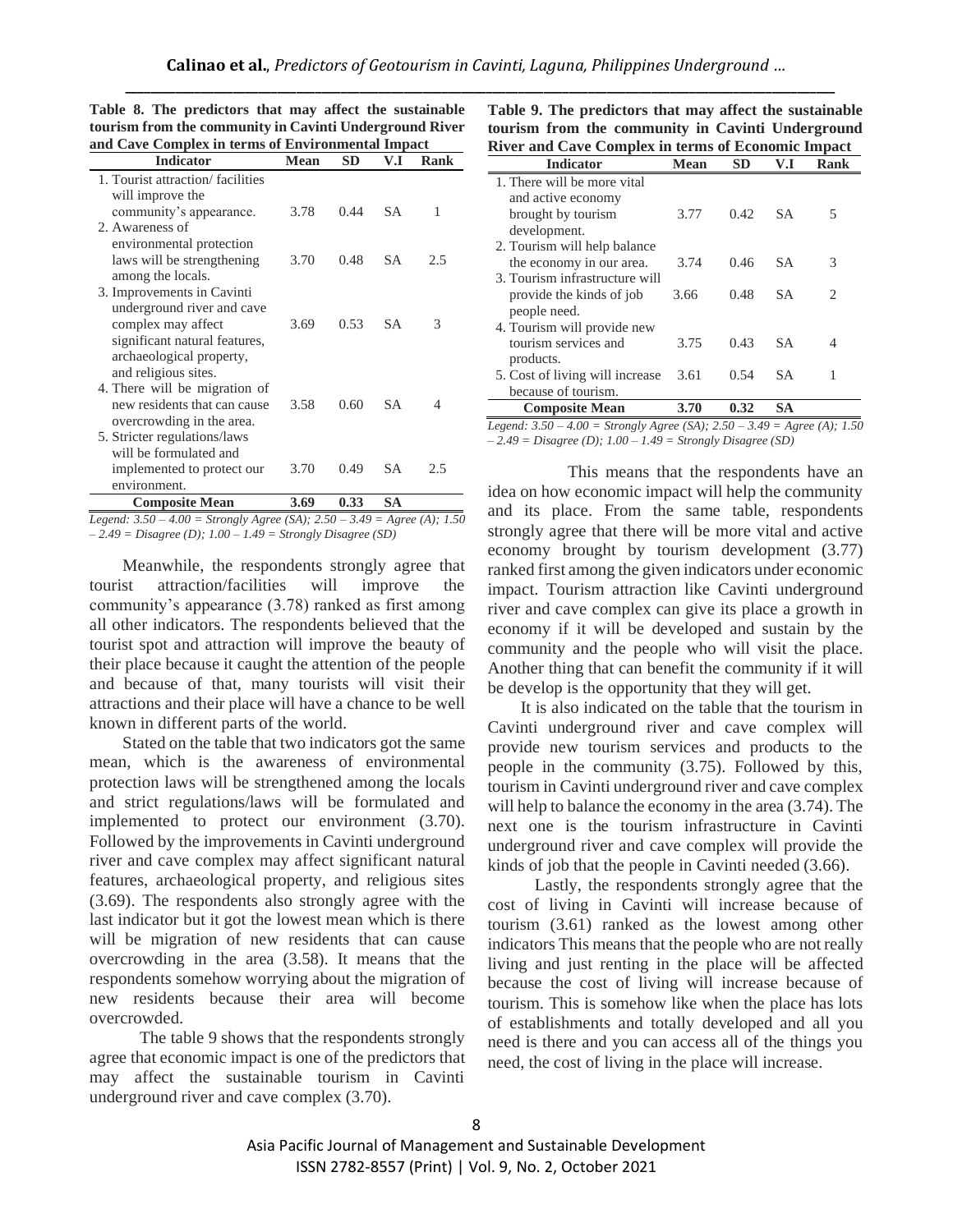|         | <b>Indicator</b>                                                                                                                                 | <b>Mean</b> | <b>SD</b> | V.I       | Rank |
|---------|--------------------------------------------------------------------------------------------------------------------------------------------------|-------------|-----------|-----------|------|
|         | 1. The Geotourism takes a<br>view of the territory's<br>natural resources as a way<br>of encouraging specialized,<br>educational and sustainable | 3.74        | 0.44      | <b>SA</b> | 1    |
|         | tourism.<br>2. The territory is distinguished<br>by its unusual geological<br>diversity.                                                         | 3.55        | 0.56      | <b>SA</b> | 5    |
| 3.      | Tourism competitiveness<br>depends on the sustainable<br>use of territorial assets.                                                              | 3.65        | 0.53      | SA        | 2    |
| $4_{-}$ | The local climate<br>and<br>territory location can affect<br>people<br>the<br>in<br>the<br>community.                                            | 3.59        | 0.54      | <b>SA</b> | 3    |
| 5.      | Geotourism has the ability<br>to function as a strategy to<br>conserve the biophysical<br>and cultural characteristics                           | 3.57        | 0.53      | SА        | 4    |
|         | of the territory.<br><b>Composite Mean</b>                                                                                                       | 3.62        | 0.38      | <b>SA</b> |      |

**Table 10. The predictors that may affect the sustainable tourism from the community in Cavinti Underground River and Cave Complex in terms of Territory Impact**

*Legend: 3.50 – 4.00 = Strongly Agree (SA); 2.50 – 3.49 = Agree (A); 1.50 – 2.49 = Disagree (D); 1.00 – 1.49 = Strongly Disagree (SD)*

Table 10 shows that the respondents strongly agree that territory impact is one of the predictors that may affect sustainable tourism in the Cavinti underground river and cave complex (3.62). It means that the territory helps to sustain the tourism attraction within the place by its natural resources and its beauty. When we say territory, it is owned and cannot be replaced by anyone, but it can be developed by sustaining it, with the help of the community and the government sectors.

The respondents strongly agree that the Geotourism takes a view of the territory's natural resources as a way of encouraging specialized, educational, and sustainable tourism (3.74) which ranked as the first among other indicators. This means that the Geotourism concerned is to encourage every student to use this for educational purposes to sustain the place and to be accessible to all. Sustainable tourism like Cavinti underground river and cave complex can offer different satisfaction to the people who will visit the place.

The tourism in Cavinti underground river and cave complex competitiveness depends on the sustainable use of territorial assets (3.65) Followed by the local climate and territory location can affect the people in the community in Cavinti underground river and cave complex (3.59). Next is the Geotourism can function as a strategy to conserve the biophysical and cultural characteristics of the territory in Cavinti underground river and cave complex.

Concurrently, the respondents also strongly agree that the territory is distinguished by its unusual geological diversity (3.55) which rank as the lowest among all other indicators but still got the high result. It means that territories have different characteristics like on different attractions here in the Philippines, some of the attractions have their uniqueness of the territory. The impact of the territory gives a positive effect to its traction because of its natural beauty.

**Table 11. Summary table of the predictors that may affect the sustainable tourism from the community in Cavinti Underground River and Cave Complex**

| Variables               | WM   | SD   |           | Rank                     |
|-------------------------|------|------|-----------|--------------------------|
| Social Impact           | 3.65 | 0.35 | SА        |                          |
| Cultural                | 3.67 | 0.35 | <b>SA</b> | 3                        |
| Environmental           | 3.69 | 0.33 | <b>SA</b> | $\overline{\mathcal{L}}$ |
| Economic Impact         | 3.70 | 0.32 | <b>SA</b> |                          |
| <b>Territory Impact</b> | 3.62 | 0.38 | SА        | 5                        |
| <b>Composite Mean</b>   | 3.66 |      | SА        |                          |

*Legend: 3.50 – 4.00 = Strongly Agree (SA); 2.50 – 3.49 = Agree (A); 1.50 – 2.49 = Disagree (D); 1.00 – 1.49 = Strongly Disagree (SD)*

Table 11 shows that most of the respondents Strongly agree that these 5 variables are the predictors that may affect sustainable tourism in Cavinti (3.66). On the other side, it can contribute to the environmental preservation and protection of the river underground and cave complex of Cavinti. It is a way to raise awareness of the environment and a mechanism to fund and increase the economic significance of the protection of natural areas.

From the same table, respondents also strongly agree that economic impact is one of the predictors that may affect the sustainability in Cavinti (3.70) which rank as the highest among all other variables. Cavinti Underground River and cave complex have grown to be an important industry with an impact on the growth of the Cavinti economy. The major advantages of this tourist destination are the generating of cash and the development of jobs. It is the most important source of income in Cavinti.

 Lastly, Respondents strongly agree that one of the predictors that may affect sustainable tourism in Cavinti is the territory impact (3.62) and ranked as the lowest among all other variables. Territory impact in Cavinti signifies that the territory's natural resources and natural beauty contribute to sustaining the area's tourism attractiveness. When we say territory, we mean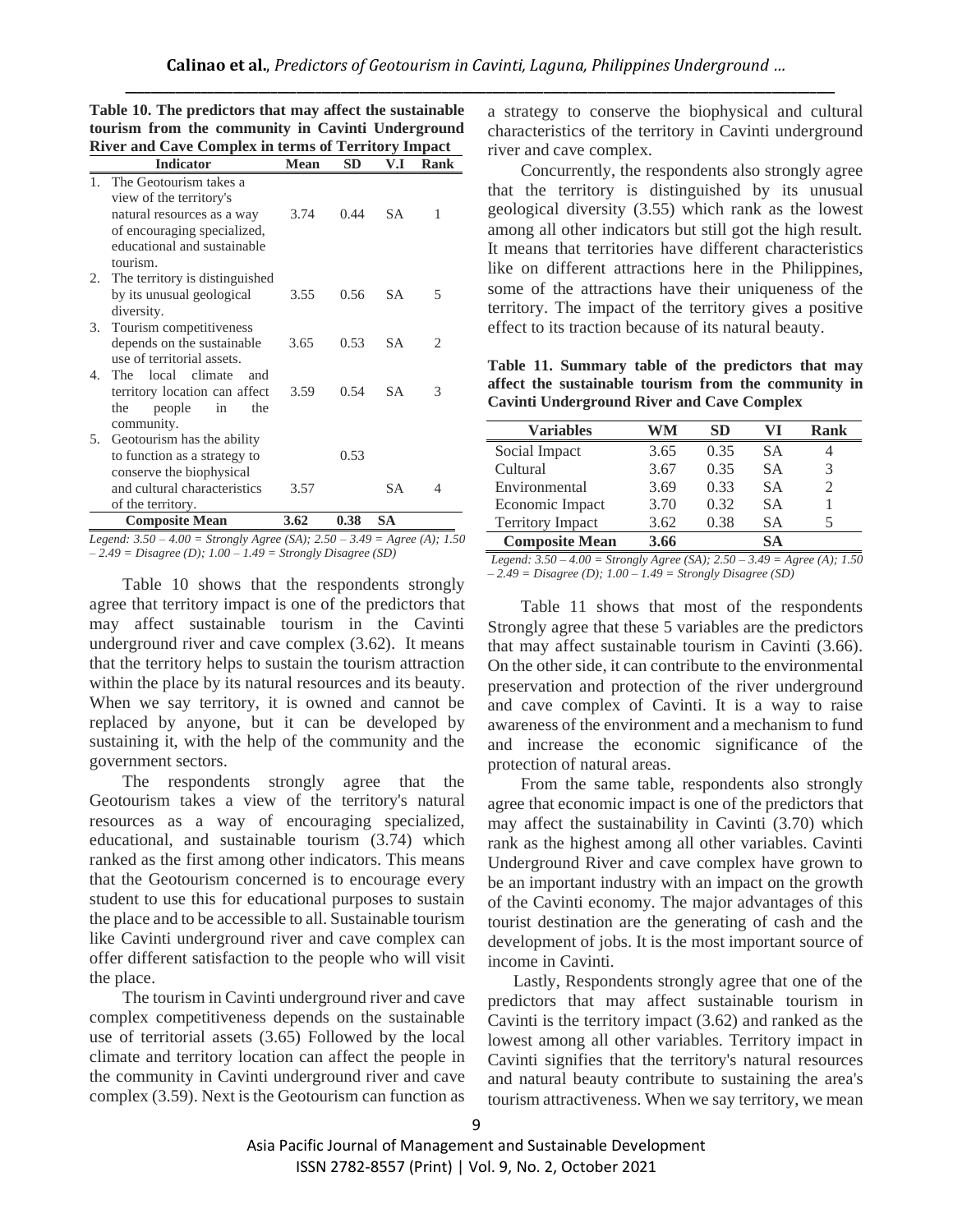it is owned and cannot be replaced, but it may be developed by sustaining it with the assistance of the community and government sectors.

**Table 12 The potential benefits of tourism in protected area of Cavinti Underground River and Cave Complex in terms of Economic Opportunity**

| <b>Indicator</b>                            | Mean | SD   | V.I | Rank |
|---------------------------------------------|------|------|-----|------|
| 1. Economic growth helps to                 |      |      |     |      |
| sustain and expand<br>employment within the | 3.72 | 0.47 | S A | 1.5  |
| Cavinti community.                          |      |      |     |      |
| 2. Economic growth is a                     |      |      |     |      |
| system of programs and                      | 3.66 | 0.47 | SА  | 3    |
| services intended to                        |      |      |     |      |
| improve economy in                          |      |      |     |      |
| Cavinti.                                    |      |      |     |      |
| 3. Tourism has become a                     |      |      |     |      |
| significant sector and has                  | 3.72 | 0.45 | SА  | 1.5  |
| an influence on the growth                  |      |      |     |      |
| of the Cavinti underground                  |      |      |     |      |
| river and cave complex.                     |      |      |     |      |
| <b>Composite Mean</b>                       | 3.70 | 0.37 | SА  |      |

*Legend: 3.50 – 4.00 = Strongly Agree (SA); 2.50 – 3.49 = Agree (A); 1.50 – 2.49 = Disagree (D); 1.00 – 1.49 = Strongly Disagree (SD)*

Table 12 shows to determine the potential benefits of tourism in the Cavinti Underground River and Cave Complex are protected area. The respondents strongly agree that the cave is a secured area in terms of economic opportunity (3.70). In a place with different attraction have typically become areas where people would know economic opportunities developing talents, seeking employment, and launching new businesses. Meanwhile, the respondents strongly agree that the economic growth in Cavinti is really big help to sustain and expand the employment in the community (3.72).

Also, the respondents strongly agree that tourism has a significant sector and has an influence on the growth of the Cavinti underground river and cave complex (3.72). Economic growth is a basic requirement for growing internal support and it is the outcome of both increases in community and increases in productivity growth. As a result, the rate of economic growth determines the absolute limit under Cavinti underground river, and cave productivity can rise.

Economic growth helps to sustain and expand employment within the Cavinti community (3.72). and tourism has become a significant sector and influences the growth of the Cavinti underground river and cave complex (3.72). Lastly by presenting environmental and cultural history, local environments enrich the lives of the people that live and work within them. And lastly, economic growth is a system intended to improve the economy in Cavinti (3.66).

Lastly, the respondents still strongly agree that the economic growth in Cavinti is a process of services and programs aimed at boosting the economy (3.66). By boosting and improving the Cavinti Underground River and cave complex it will help the community to enhance and to maintain economic growth.

**Table 13. The potential benefits of tourism in protected area of Cavinti Underground River and Cave Complex in terms of Protecting Natural Heritage**

| <b>Indicator</b>                                                                                                                                                  | Mean | SD   | V.I       | Rank                          |
|-------------------------------------------------------------------------------------------------------------------------------------------------------------------|------|------|-----------|-------------------------------|
| 1. By representing<br>environmental and cultural<br>history, local environments<br>enrich the lives of the<br>people that live and work                           | 3.74 | 0.44 | SA.       | 1                             |
| within them.<br>2. The strong natural heritage<br>conservation initiatives<br>should begin with an<br>inventory of this geosite.<br>3. Natural heritage should be | 3.58 | 0.54 | <b>SA</b> | 3                             |
| preserved by the LGU and<br>by the help of the<br>community of Cavinti for<br>the future generations.                                                             | 3.66 | 0.49 | SА        | $\mathfrak{D}_{\mathfrak{p}}$ |
| <b>Composite Mean</b>                                                                                                                                             | 3.66 | 0.38 | SА        |                               |

*Legend: 3.50 – 4.00 = Strongly Agree (SA); 2.50 – 3.49 = Agree (A); 1.50 – 2.49 = Disagree (D); 1.00 – 1.49 = Strongly Disagree (SD)*

Table 13 show that the Cavinti underground river and cave complex, which is "the respondents strongly agreed that have big potential benefits in terms of protecting natural heritage (3.66). Perhaps by protecting the natural heritage it will reflect and shapes the traditions, beliefs, and desires of the community, thus establishing the national identity of Cavinti. Also like this natural heritage are extremely significant because they have a sense of belonging and stability in a fast-changing environment for future generations. Every natural heritage has hugely important benefits for the community like Cavinti because they have this underground river and cave complex.

Meanwhile, the respondents also strongly agreed that the local environments will enrich the lives of the community in Cavinti in terms of work through the help of the environmental and cultural history that they have (3.74). People are inextricably tied to the landscape of the environment in which our everyday lives unfold. We are dependent on nature for vital, life-sustaining resources clean air and water, a healthy environment. It also helps the community to stand out and be recognized not only in the place but also in all aspects.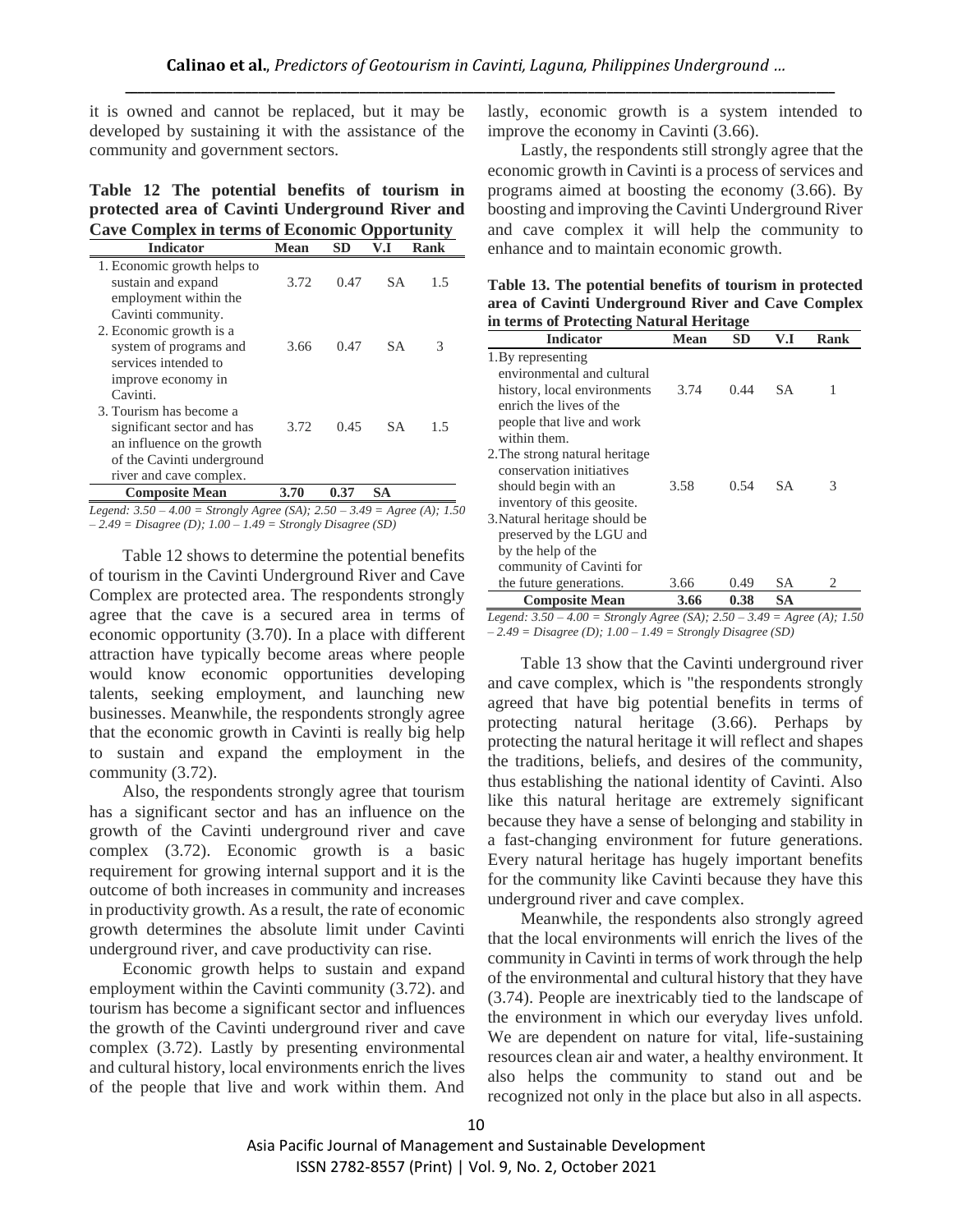From the same table, the respondents strongly agreed by representing environmental and cultural history, local environments enrich the lives of the people that live and work within them (3.74). and Natural heritage should be preserved by the LGU and by the help of the community of Cavinti for future generations (3.66). lastly, the strong natural heritage conservation initiatives should begin with an inventory of this geosite (3.58).

Additionally, the respondents are also strongly agreed that the strong natural heritage conservation initiatives should begin with an inventory of this geosite (3.58). The respondents are believed that the strong natural heritage must begin in the inventory of geosite. Also, the natural heritage has relationships between the populations to determine the potential on it on the tourism sector.

**Table 14. The potential benefits of tourism in protected area of Cavinti Underground River and Cave Complex in terms of Cultural Heritage**

| <b>Indicator</b>                 | Mean | <b>SD</b> | V.I       | Rank |
|----------------------------------|------|-----------|-----------|------|
| 1. The cultural heritage help    |      |           |           |      |
| shape the beliefs, values and    |      |           |           |      |
| perspectives of individual       |      |           |           |      |
| residents living around          | 3.73 | 0.45      | <b>SA</b> | 2    |
| Cavinti Underground River        |      |           |           |      |
| and Cave Complex.                |      |           |           |      |
| 2. With the help of tourism, the |      |           |           |      |
| cultural heritages in Cavinti    |      |           |           |      |
| Laguna specifically the          |      |           |           |      |
| underground river and cave       | 3.67 | 0.47      | <b>SA</b> | 3    |
| are able to be more known        |      |           |           |      |
| and patronize.                   |      |           |           |      |
| 3. Cultural heritage is a more   |      |           |           |      |
| powerful tool that can help      |      |           |           |      |
| for the for economic growth      |      |           |           |      |
| in Cavinti underground river     |      |           |           |      |
| and cave complex.                | 3.75 | 0.43      | <b>SA</b> | 1    |
| <b>Composite Mean</b>            | 3.72 | 0.34      | SA        |      |

*Legend: 3.50 – 4.00 = Strongly Agree (SA); 2.50 – 3.49 = Agree (A); 1.50 – 2.49 = Disagree (D); 1.00 – 1.49 = Strongly Disagree (SD)*

Table 14. show the respondents are strongly agreed that the cultural heritage have potential benefits of tourism in protected area in Cavinti cave (3.72). In terms of cultural heritage, the Cavinti underground river and cave complex it is a big potential in terms of natural environmental, because the cultural can be distinguished in three different way. Cultural Heritage is an example of the way of life that a society has built and transferred on from generation to generation.

 In the Cavinti underground river and cave complex, cultural heritage is a more effective tool for economic growth (3.75). Cultural heritage makes us realize our cultural diversity, and its comprehension fosters shared understanding and enhanced interaction between various communities. Also, Cultural heritage is important to protecting the cave. It provides to the communities with an unbreakable bond for the economic growth and to those cultural values, principles, practices, and beliefs that encourage them to protect the cave.

From the same table, Cultural heritage is a more powerful tool that can help for the for economic growth in Cavinti underground river and cave complex (3.75). The cultural heritage help shape the beliefs, values and perspectives of individual residents living around Cavinti Underground River and Cave Complex (3.73). With the help of tourism, the cultural heritages in Cavinti Laguna specifically the underground river and cave can be more known and patronize (3.67).

Lastly, the respondents strongly agreed the Cavinti Laguna's cultural heritages, especially the underground river and cave, will become more well-known and visited. (3.67). By the help of the community of Cavinti the underground river and cave complex will become well-known tourist spot. A lot of tourists will go and visit the underground river and cave complex and because of their involvement with that activity they can use the social media to promote and to encourage more tourist to visit this beautiful and natural environmental cultural heritage.

| Table 15. The potential benefits of tourism in protected |
|----------------------------------------------------------|
| area of Cavinti Underground River and Cave Complex       |
| in terms of Enhancing Quality of Life                    |

| <b>Indicator</b>                | Mean | SD.  | V.I       | Rank                        |
|---------------------------------|------|------|-----------|-----------------------------|
| 1. The quality-of-Life Balance  |      |      |           |                             |
| measures things like            |      |      |           |                             |
| fulfilment, contribution,       |      |      |           |                             |
| commitment, and work-life       | 3.74 | 0.44 | SA.       |                             |
| balance, in terms of one's      |      |      |           |                             |
| personal perception in          |      |      |           |                             |
| Cavinti.                        |      |      |           |                             |
| 2. For each people in Cavinti,  |      |      |           |                             |
| the meaning of quality of life  |      |      |           |                             |
| is very personal and needs      |      |      |           |                             |
| special attention when          | 3.60 | 0.49 | SА        | 3                           |
| providing health.               |      |      |           |                             |
| 3. Many citizens in Cavinti may |      |      |           |                             |
| see their lives as good if they | 3.71 | 0.51 | SА        | $\mathcal{D}_{\mathcal{L}}$ |
| have a sense of inner peace.    |      |      |           |                             |
| <b>Composite Mean</b>           | 3.68 | 0.35 | <b>SA</b> |                             |

*Legend: 3.50 – 4.00 = Strongly Agree (SA); 2.50 – 3.49 = Agree (A); 1.50 – 2.49 = Disagree (D); 1.00 – 1.49 = Strongly Disagree (SD)*

Table 15 shows that the respondents strongly agreed that the potential benefits of tourism in the Cavinti Underground River and Cave Complex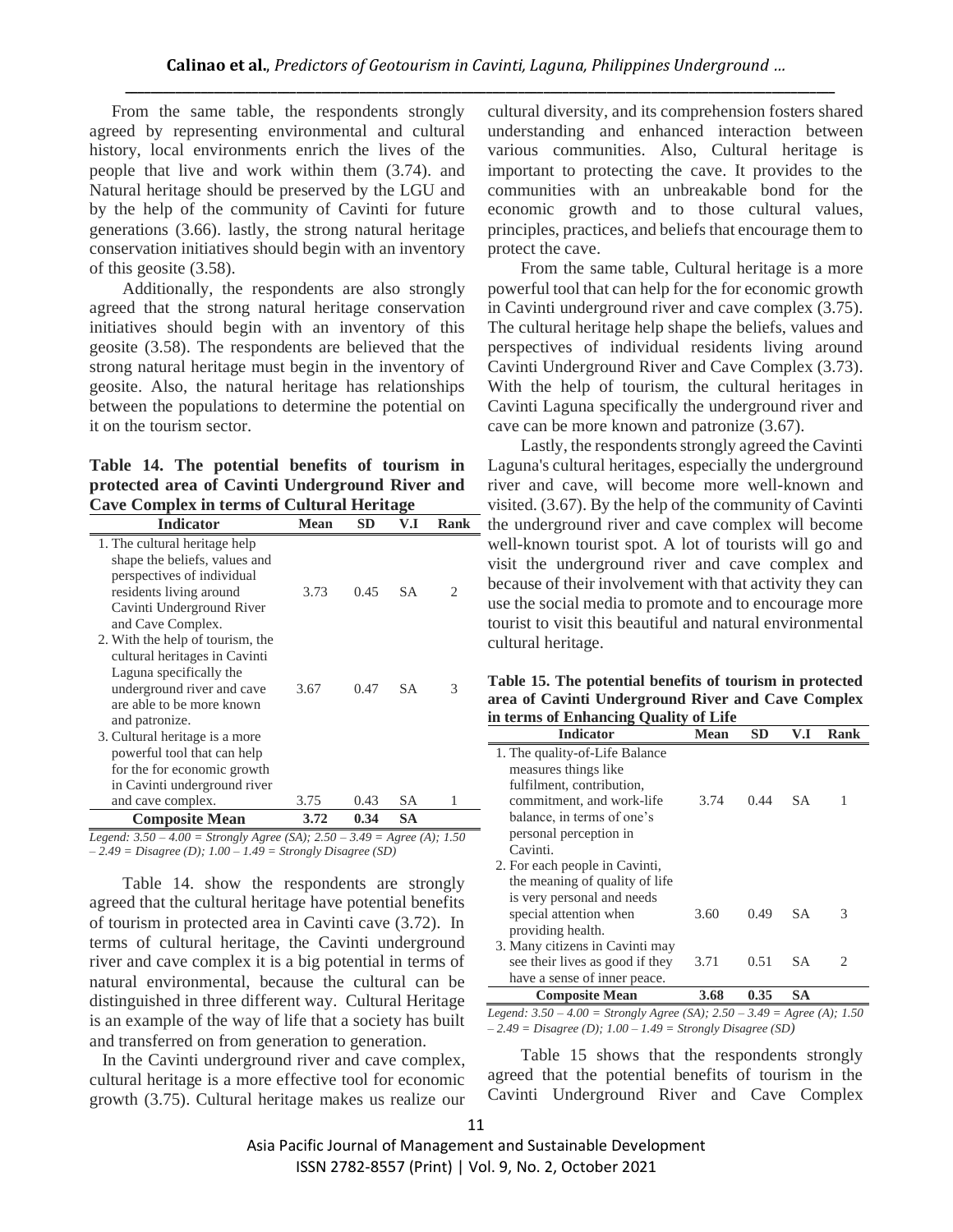protected area in terms of enhancing the quality of life (3.68). By promoting the underground river and cave complex in Cavinti, it will help the community to enhance their life. The enhancing quality of life is a fundamental ambition that propels individuals and societies into the future of the cave.

Meanwhile, the respondents strongly agreed in Cavinti, the quality-of-Life Equilibrium test like satisfaction, contribution, dedication, and work-life balance depending on one's understanding (3.74). The quality of life in Cavinti will become better because of the help of the tourism income of the community. It also helps the residents to have their work in place. They can souvenir store, or to be a tourist guide and many more good opportunities of the better quality of life.

Overall column evaluates factors like fulfilment, contribution, dedication, and work-life balance in terms of one's viewpoint in Cavinti (3.74). Many Cavinti residents may consider their life to be excellent if they have a sense of inner calm  $(3.71)$ . The notion of quality of life is extremely personal for each person in Cavinti and requires special consideration when delivering health care (3.60). Quality of life is a highly subjective measurement of satisfaction that influences many financial decisions. Financial stability, work fulfilment, family life, fitness, and safety are all factors that contribute to one's quality of life.

**Table 16. The potential benefits of tourism in protected area of Cavinti Underground River and Cave Complex in terms of Recreational**

|    | <b>Indicator</b>                                                                                                  | <b>Mean</b> | <b>SD</b> | V.I       | Rank |
|----|-------------------------------------------------------------------------------------------------------------------|-------------|-----------|-----------|------|
|    | 1. Environmental attribute<br>expectations will help guide<br>tourism management in                               |             |           |           |      |
|    | underground river and cave<br>complex.                                                                            | 3.78        | 0.42      | S A       | 1    |
| 2. | The government in Cavinti<br>support of protected and<br>recreational areas.                                      |             |           |           |      |
|    | recreational benefit, and<br>contribution to the economy<br>of natural areas can be used.                         | 3.67        | 0.47      | SА        | 3    |
| 3. | A better understanding of<br>community needs in respect<br>to recreation and leisure<br>activities in underground |             |           |           |      |
|    | river and cave complex.                                                                                           |             |           |           |      |
|    |                                                                                                                   | 3.70        | 0.50      | SА        | 2    |
|    | <b>Composite Mean</b>                                                                                             | 3.71        | 0.36      | <b>SA</b> |      |

*Legend: 3.50 – 4.00 = Strongly Agree (SA); 2.50 – 3.49 = Agree (A); 1.50 – 2.49 = Disagree (D); 1.00 – 1.49 = Strongly Disagree (SD)*

Table 16 show that the respondents strongly agreed with the recreational benefits of tourism in the protected area of Cavinti Underground River and Cave Complex (3.71). Effectively controlled protected areas are a vital tool for protecting the Cavinti underground river and cave complex, preserving valuable ecosystems, creating resistance to climate change, maintaining water quality, conserving natural resources, and driving economic success.

Moreover, respondents strongly agreed that the expectations for environmental attributes would help tourism management in the underground river and cave complex (3.78). The respondents believed that the environment is a very big help to the tourism management of the underground river and cave complex. It is also nice that the respondents are believed in the recreational actives of the underground river and cave complex.

For the overall column, environmental attribute expectations will help guide tourism management in underground rivers and cave complexes (3.78). A better understanding of community needs in respect to recreation and leisure activities in underground river and cave complex (3.70). The government in Cavinti's support of protected and recreational areas, recreational benefit, and contribution to the economy of natural areas can be used (3.67).

Additionally, the government in Cavinti support of protected and recreational areas, recreational benefits, and contribution to the economy of natural areas can be used (3.67). An attraction development must have a vital rule with the government. The support of the government will make the Cavinti underground river and cave complex to maintaining the beauty and to know the best recreational activities for this kind of attraction.

|  |  |                                           |  | Table 17. The summary table of the potential     |
|--|--|-------------------------------------------|--|--------------------------------------------------|
|  |  |                                           |  | benefits of tourism in protected area of Cavinti |
|  |  | <b>Underground River and Cave Complex</b> |  |                                                  |

| <b>Variables</b>                                                             | CМ   | <b>SD</b> | VI        | Rank                          |
|------------------------------------------------------------------------------|------|-----------|-----------|-------------------------------|
| <b>Economic Opportunity</b>                                                  | 3.70 | 0.37      | SА        | 3                             |
| <b>Protecting Natural Heritage</b>                                           | 3.66 | 0.38      | SА        | 5                             |
| Cultural Heritage                                                            | 3.72 | 0.34      | SА        |                               |
| <b>Enhancing Quality of Life</b>                                             | 3.68 | 0.35      | SА        | 4                             |
| Recreational                                                                 | 3.71 | 0.36      | <b>SA</b> | $\mathfrak{D}_{\mathfrak{p}}$ |
| <b>Overall Composite Mean</b>                                                | 3.69 |           | SА        |                               |
| Legend: $3.50 - 4.00 =$ Strongly Agree (SA); $2.50 - 3.49 =$ Agree (A); 1.50 |      |           |           |                               |

*– 2.49 = Disagree (D); 1.00 – 1.49 = Strongly Disagree (SD)*

Table 17 shows that most of the respondents strongly agreed that the five variables are the potential

Asia Pacific Journal of Management and Sustainable Development ISSN 2782-8557 (Print) | Vol. 9, No. 2, October 2021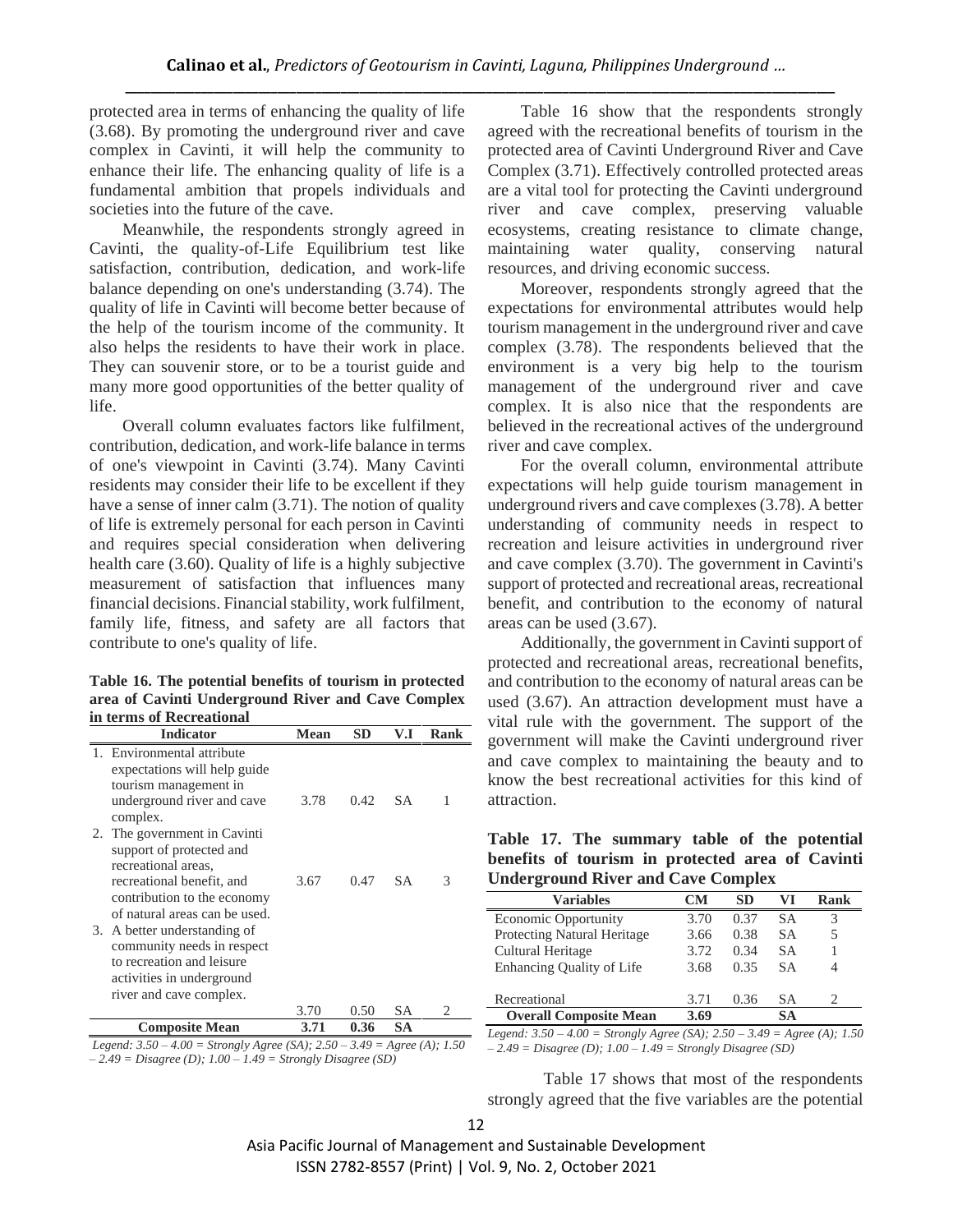benefits of tourism in the protected area of the Cavinti underground river and cave complex (3.69) encourages the growth of numerous other economic areas. Other advantages of tourism include the strengthening of a country's balance of payments, developing new job opportunities, and enhancing cultural legacy.

From the same table, most of the respondents strongly agreed that cultural heritage is one of the potential benefits of tourism (3.72) and ranked as the highest among all variables. In terms of cultural heritage, the Cavinti underground river and cave

complex have a large potential in terms of the natural environment because cultures may be separated in three ways. Cultural heritage is an example of a way of life that civilization has created and passed down from generation to generation.

 Lastly, respondents strongly agree that protecting natural heritage is also one of the potential benefits of tourism in the protected area of Cavinti (3.66) and ranked as the lowest among all variables. Also, protecting the natural heritage will reflect and influence the community's customs, beliefs, and goals. Therefore, developing Cavinti's national identity. Natural legacy, like this, is incredibly important because it provides a feeling of belonging and stability in a rapidly changing world for future generations. Every natural asset has immensely vital advantages for the community, such as Cavinti's subterranean river and cave complex.

The proposed framework of significant predictors of Geotourism in the Cavinti underground river and cave complex was made by the researchers for the community and sustainable development of the attraction.

 On the framework, various colors are shown so that the viewer can easily determine where the variable belongs. The Geotourism located in the center represents the Cavinti underground river and cave complex while the two arrows pointed at it were the major variables which are the community involvement and potential benefits. The opportunity is under the community involvement while the enhancing quality of life, Recreational and Protecting Natural heritage is under the potential benefits.

However, two arrows differ from left to right, enhancing the quality of life and protecting natural heritage, because they are focusing on the growth and sustainability of both the community and its attractions, and by protecting natural heritage, they would boost the quality of life of the people living in Cavinti underground river and cave complex.



Figure 1. Geotourism Framework for Cavinti Underground River and Cave Complex

#### **CONCLUSION AND RECOMMENDATION**

The researchers assessed the community involvement in tourism development of the Cavinti underground river and cave complex in terms of family, passion, confidence and opportunity. Wherein respondents concluded that they are highly participated to almost all of the variables except in terms of passion which got the result that they only participated on it. But on its overall result in assessing the community, they are participating in the tourism development of Cavinti underground river and cave complex. In determining the predictors, the respondents concluded that they strongly agree that the five impacts which are social, cultural, environmental, economic and territory impact are the predictors that may affect the sustainable tourism from the community in Cavinti underground river and cave complex. Almost all the predictors got the highest result which means that all of the impact can be positive or negative but most of it, give positive impact to the community and the attraction itself. The respondents strongly agree on all the possible benefits of tourism in the protected area of the Cavinti subterranean river and cave complex in terms of economic opportunity, protection of natural and cultural heritage, enhancement of quality of life, and recreational opportunities. In determining all of this, the respondents concluded that all of the variables have potential benefits to the protected area of the attraction especially the cultural heritage that got the highest result among all of the variables given. It